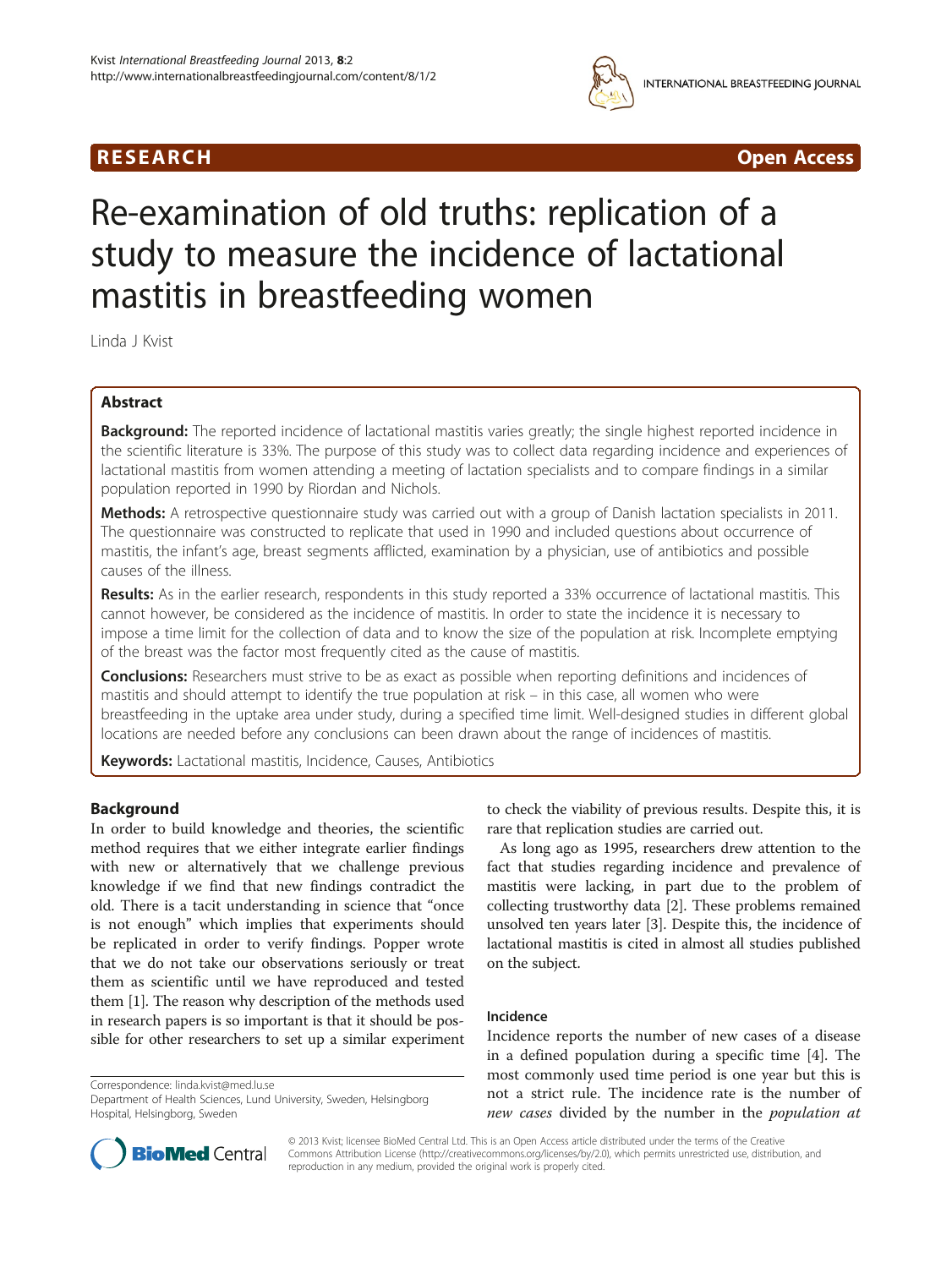risk. Therefore, in order to report the incidence rate of mastitis in breastfeeding women, it is first necessary to know the size of the population at risk, that is the population of breastfeeding women. Although most countries can give a reasonable estimation of the percentage of women who breastfeed their babies, numbers of women currently breastfeeding is a statistic that is not readily available since the population under study is in constant change by virtue of the fact that as some mothers cease breastfeeding their babies others have just given birth and are initiating breastfeeding.

#### Incidence rates in the literature

Reported figures vary greatly between countries and continents and may also differ over time. It is not uncommon for reports of mastitis incidence to be based on a breastfeeding cohort, which is assumed to be the population at risk. This can be problematical since a study cohort may have been selected for a specific research purpose and may not necessarily be a representative sample of all breastfeeding women in the study's uptake area.

Many Australian studies have considered the incidence rate of mastitis; in 1995 researchers reported an incidence rate of 4.9%, which was based on an estimation of the number of women likely to be breastfeeding at three months postpartum [[2\]](#page-4-0). Another Australian research group based their estimation of a 20% incidence on a cohort of 1075 postpartum women, but the number "at risk" was not considered [[5\]](#page-4-0). A more recent Australian study of 1193 women estimated an incidence density using the number of completed weeks of women breastfeeding in four-week blocks and found a cumulative incidence in the first six breastfeeding months of 17.3% [[6\]](#page-4-0). In the USA researchers followed a cohort of 840 women to 12 weeks postpartum and calculated that within the cohort, the overall incidence rate was 8.1% [\[7](#page-4-0)]. New Zealand researchers followed a cohort of 350 women up to one year postpartum and an incidence rate of 23.7% was reported [\[8](#page-4-0)]. It is unclear whether the population at risk was all mothers who had continued to breastfeed to one year postpartum. A cumulative incidence as high as 27% has also been reported from Australia [\[9](#page-4-0)].

In Europe, a Swedish study showed a mastitis incidence of 6%, which was based on breastfeeding statistics that allowed an estimate of the population at risk, which was considered as all breastfeeding women in the study's up-take area during the time of data collection [\[10](#page-4-0)].

An early American study by Riordan and Nichols reported an incidence of 33% in 1990, in a descriptive study of lactational mastitis in long-term breastfeeding women and this is the single highest incidence reported in the scientific literature [\[11\]](#page-4-0). The population in Riordan and Nichols study comprised of three groups of participants at conferences sponsored by the International Lactation Consultant Association (ILCA) and La Leche League International (LLLI). Women were eligible for participation if they had ever breastfed. One of the questions that the study aimed to answer was "What is the incidence of mastitis in long-term breastfeeding women"?

The population at risk was seen in Riordan and Nichols' study as all the women who were attending the conferences and who had ever breastfed. The cases of mastitis that were analysed were cases that the study population had experienced during breastfeeding of their children. For some of the analyses in their study, the authors included only those reporting breastfeeding during the previous five years. However, for the analysis of incidence, the whole study population was used. This is a statistic that is difficult to extract from the text but since the authors wrote that one-third of the women reported having mastitis with their last breastfed child and this number was 60, it appears that the population on which the calculation of incidence was based must have been 180.

Since the incidence of mastitis in the Riordan and Nichols' study is the highest incidence ever reported, and is commonly cited [\[5,7,8,10](#page-4-0)], it was of interest to attempt to replicate their investigation and to compare findings.

The aim of this study was to collect data regarding incidence and experiences of lactational mastitis from women attending a meeting of lactation specialists and to compare findings in a similar population to that reported in 1990 by Riordan and Nichols.

## Method

This was a retrospective questionnaire study carried out at a meeting of lactation specialists in Denmark, 2011. Mastitis was defined as any combination of breast tension, erythema, pain and fever in association with breastfeeding.

#### Questionnaire and sample

A questionnaire was constructed to answer most of the questions posed in the original research by Riordan and Nichols [\[11\]](#page-4-0) and consisted of ten questions. The respondents ( $n = 90$ ) were attending a meeting in October 2011 which was arranged by the Danish Association of Certified Lactation Consultants (DACLC). The majority of the respondents were certified lactation consultants and all were interested and active in giving advice and support to women during their breastfeeding period. The author gave verbal information about the objective of the study and that it was important to gather information even about those who had not had mastitis. No limit was placed on what length of time had passed since the last child was breastfed. If they preferred not to answer the questionnaire, they were requested to leave it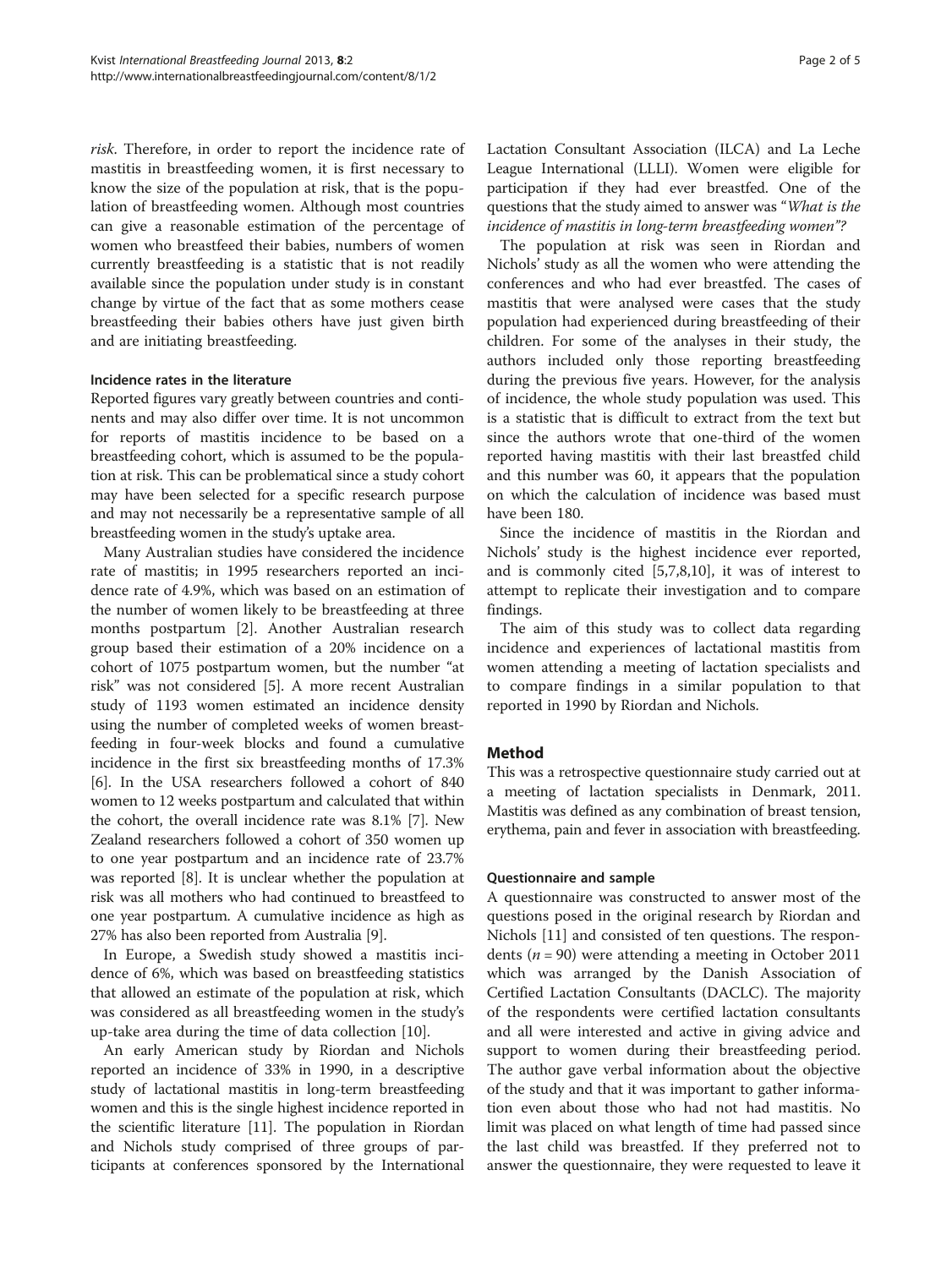blank and place it in the envelope provided for collection of the questionnaires.

The respondents were asked to give their age, how many children they had given birth to, how many they had breastfed, numbers of times they had mastitis with each child, the age of the baby when mastitis occurred, whether a physician examined them, whether antibiotic treatment was prescribed, whether they continued to breastfeed through the episode(s), what they considered to be the single most important cause of mastitis and what other subsidiary causes they believed affected the development of mastitis. A diagram was included where they were asked to identify the breast (right or left) and the quadrant (upper outside, upper inside, lower outside and lower inside) where the mastitis occurred. They were not asked to give suggestions for care of mastitis since the author of this paper was to talk about mastitis treatment at the meeting, after the questionnaire had been collected.

#### Statistical analysis

The material in this study is presented using descriptive statistics; numbers and percentages. For non-normally distributed variables range and median are reported.

#### Ethical considerations

The respondents of the questionnaire were not in any state of dependence on the researcher and the president of the Danish Association of Certified Lactation Consultants did not consider there to be any ethical problems for the use of the questionnaire and gave permission for it to be used (personal communication, 27 September, 2011). Since the respondents placed their questionnaires in an envelope, it was possible for those who did not wish to complete the questionnaire to return it blank, without the researcher being aware of this and therefore a completed questionnaire was assumed to have informed consent.

#### Results

A total of 91 women attended the meeting and 90 (99%) returned a completed questionnaire. Ages ranged between 33 and 60 years with a median age of 48 years. The total number of babies born to these women was 225 and of these 219 (97%) had ever been breastfed. The range of months of breastfeeding of the last child which the respondents had breastfed was 1–54 months, median 11.5 months.

Thirty women (33%) reported that they had ever experienced mastitis during breastfeeding. The respondents reported episodes of mastitis with 40 of the 219 (18%) breastfed babies born to them. Six women had mastitis with more than one of their babies. A total of 12 women (13%) reported that they had suffered mastitis with their latest breastfed child.

Table 1 shows the ages of the babies when mothers' mastitis occurred. A total of 40 cases of mastitis were reported and 35 women gave the infant's age at which mastitis occurred. Of the 35 cases, 94% ( $n = 33$ ) occurred before the infant was four months of age and the remaining two cases between four and six months.

A physician examined 35% (14 of the 40 cases) of the respondents and 93% ( $n = 13$ ) of these were prescribed antibiotics. In 98% (39 of the 40 cases) the respondents reported that they carried on breastfeeding throughout the illness.

Of the 25 who answered the question about which breast was affected, 56% ( $n = 14$ ) had experienced mastitis in their right breast and 44%  $(n = 11)$  in their left breast (Figure [1](#page-3-0)). One respondent could not remember which breast segment had been affected. Of the 24 who could remember which segment of the breast had been affected, 83%  $(n = 20)$  answered that the outside segments (nearest the arms) were affected, upper and lower segments equally. The remaining  $17\%$   $(n = 4)$  reported affliction of the inside segments.

The respondents were asked to give one factor that they considered to be the most important for the development of mastitis. These are shown in Table [2](#page-3-0). Incomplete emptying of the breast caused by too long intervals between feeds or inefficient breastfeeding was by far the most frequently cited factor and the least cited factor was the presence of bacteria.

## **Discussion**

Surprisingly, the percentage of women in the present study who reported that they had ever had mastitis was exactly the same as the percentage reported in the original Riordan and Nichols study that is, 33% [\[11](#page-4-0)]. The greatest problem in interpretation of the results of both the present study and the original study is the fact that no time limit was stated in which the "population at risk" could be identified. The study population cannot be seen as the population at risk for mastitis. Therefore even though in Riordan and Nichols study, 33% of the women stated that they had experienced mastitis during a single lactation period and in the present study 33%

| Table 1 Age of the babies $(n = 35)$ when mothers had |  |  |  |  |
|-------------------------------------------------------|--|--|--|--|
| mastitis                                              |  |  |  |  |

| Age of baby  | n(%)     |
|--------------|----------|
| $0-28$ days  | 25(71)   |
| 1-3 months   | 8(23)    |
| 4-6 months   | 2(6)     |
| 7-9 months   | $\Omega$ |
| 10-12 months | 0        |
| $>12$ months | 0        |
|              |          |

Five women did not specify the baby's age.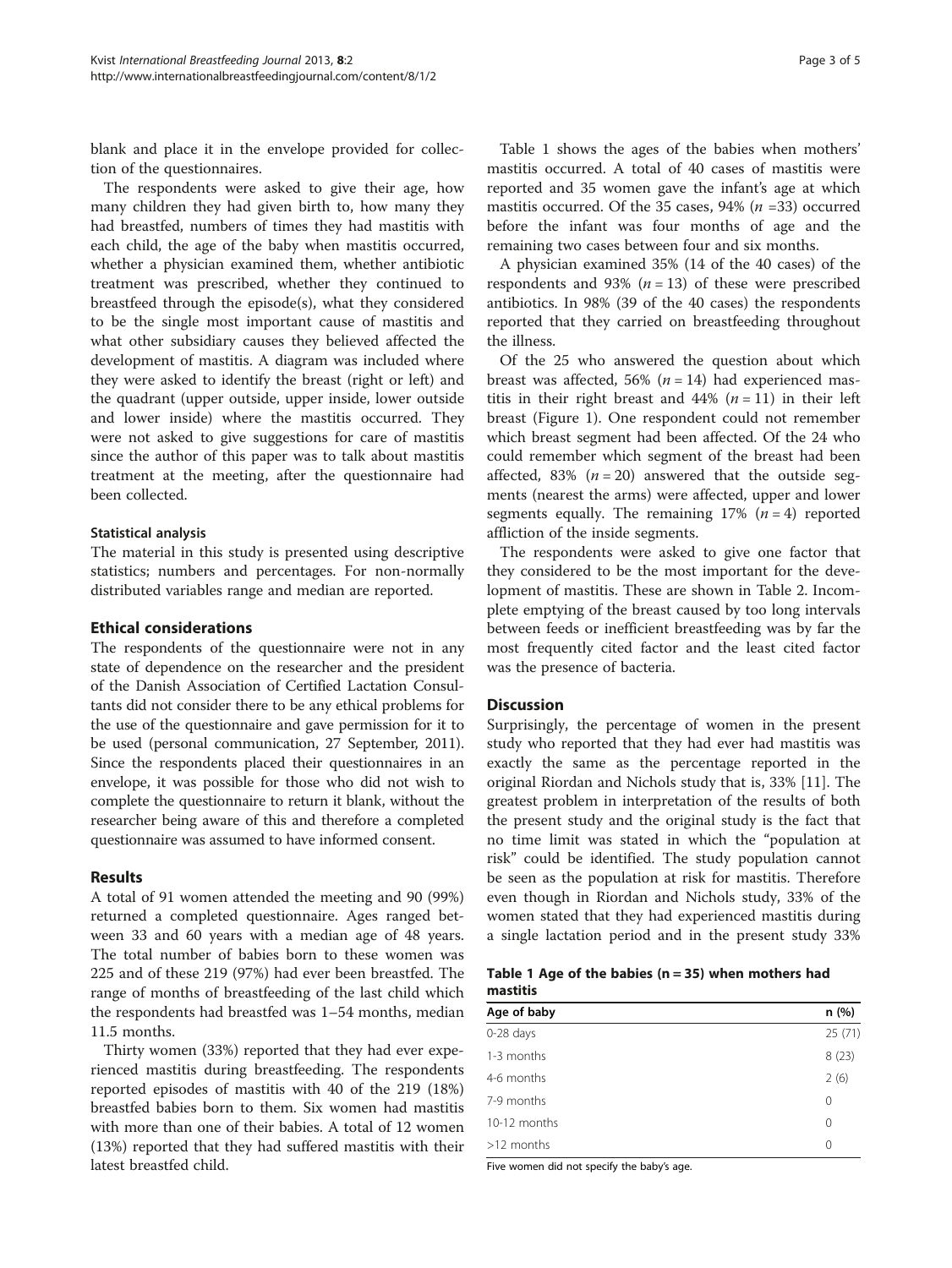<span id="page-3-0"></span>

said that they had ever had mastitis, these figures cannot be seen as true incidence rates. These were not new cases of mastitis but could have occurred anytime during a period of five years in the older study and during an unlimited period in the new study. We do not know what the population at risk was during a five-year period or how the size of the populations at risk varied over time.

Since it has been demonstrated earlier that none of the symptoms of mastitis correlate with increasing amounts of potential pathogens in the milk [[12](#page-4-0)] and it has been suggested that some women with mastitis may not be febrile [[13](#page-4-0)], the definition of mastitis used in this study allowed for any combination of the common symptoms of mastitis. This could be interpreted as a loose definition. Neither Riordan and Nichol's study nor the present study required that symptoms should have been experienced for 24 hours or more, which may mean that some of the respondents had episodes of engorgement rather than mastitis. However, the study population in both studies was limited and selective; lactation consultants are likely to be more aware of differences between engorgement and mastitis than other groups of women. The populations in the two studies differed somewhat; the median age of the

Table 2 The most important predisposing factor for the development of mastitis as reported by the respondents  $(n = 86)$ 

| Factor                                                                             | n(%)    |
|------------------------------------------------------------------------------------|---------|
| Incomplete emptying of the breast/irregular emptying/<br>inefficient breastfeeding | 47 (55) |
| Attachment problems/wrong position/wrong technique                                 | 12(14)  |
| Cracked nipples                                                                    | 10(12)  |
| Plugged ducts/blocked milk                                                         | 5(6)    |
| Over-production of milk                                                            | 4(5)    |
| Being cold                                                                         | 3(3)    |
| Lack of help/maternal stress                                                       | 3(3)    |
| <b>Bacteria</b>                                                                    | 2(2)    |

Four respondents did not suggest a predisposing factor.

participants in the present study was 48 years, which was higher than in Riordan and Nichol's study (median 36 years).

The predisposing factors suggested by the respondents as primarily responsible for symptoms of mastitis are interesting. These women work as breastfeeding consultants and as such have a great deal of clinical experiences on differing breastfeeding problems. Few of the respondents felt that bacteria were the main cause of mastitis despite the fact that the scientific literature often cites S. aureus as the main causative organism [[14-16](#page-4-0)]. They answered that irregular and incomplete emptying of the breast was the main cause of mastitis. This would infer that they believe an overfull breast causes high temperature, red, tense and painful breasts. In order for this to be the case, the breast milk would have to overflow or permeate from the milk ducts into the surrounding connective tissue. Researchers have proposed that blocked ducts are responsible for this overflow into the connective tissue [\[16-18](#page-4-0)] but a diagnosis of blocked mammary ducts is not easily made. A "chicken or the egg" situation arises if we consider that an inflammatory process in the connective tissue with ensuing swelling might well exert pressure on the milk ducts making drainage difficult. Whether blocked milk ducts are a cause of or a product of lactational mastitis has yet to be scientifically confirmed.

It was notable that 33% reported being treated with antibiotics. This figure is relatively low in comparison to other international studies, which show that 77% - 97% of women are prescribed antibiotics [[2,9,19\]](#page-4-0). Of the women in this study who were put in contact with a physician a great majority of them were prescribed antibiotics. The present study was carried out in Denmark and it has been shown that in neighbouring Sweden approximately 15% are prescribed antibiotics [[12\]](#page-4-0). These findings might represent a cultural tendency to lessen the use of antibiotics for this group of patients since they are often managed by midwives and lactation consultants who are used to the sight of very red and inflamed breasts. Their experience may have taught them that although the women feel very ill, spontaneous recovery is common.

In an audit of mastitis cases from Australia, it was shown that mastitis occurred most often unilaterally and equally in both left and right breasts [[13](#page-4-0)]. Similarly, results from the present study show a relatively equal distribution between right and left sides. The results shown in Figure 1 indicate that in a large proportion of women, inflammation occurs in the outside quadrants of the breasts.

An American review of the scientific literature has reported a wide range of incidences from 2% to 33% [[20](#page-4-0)] and the 33% incidence reported in the review is also